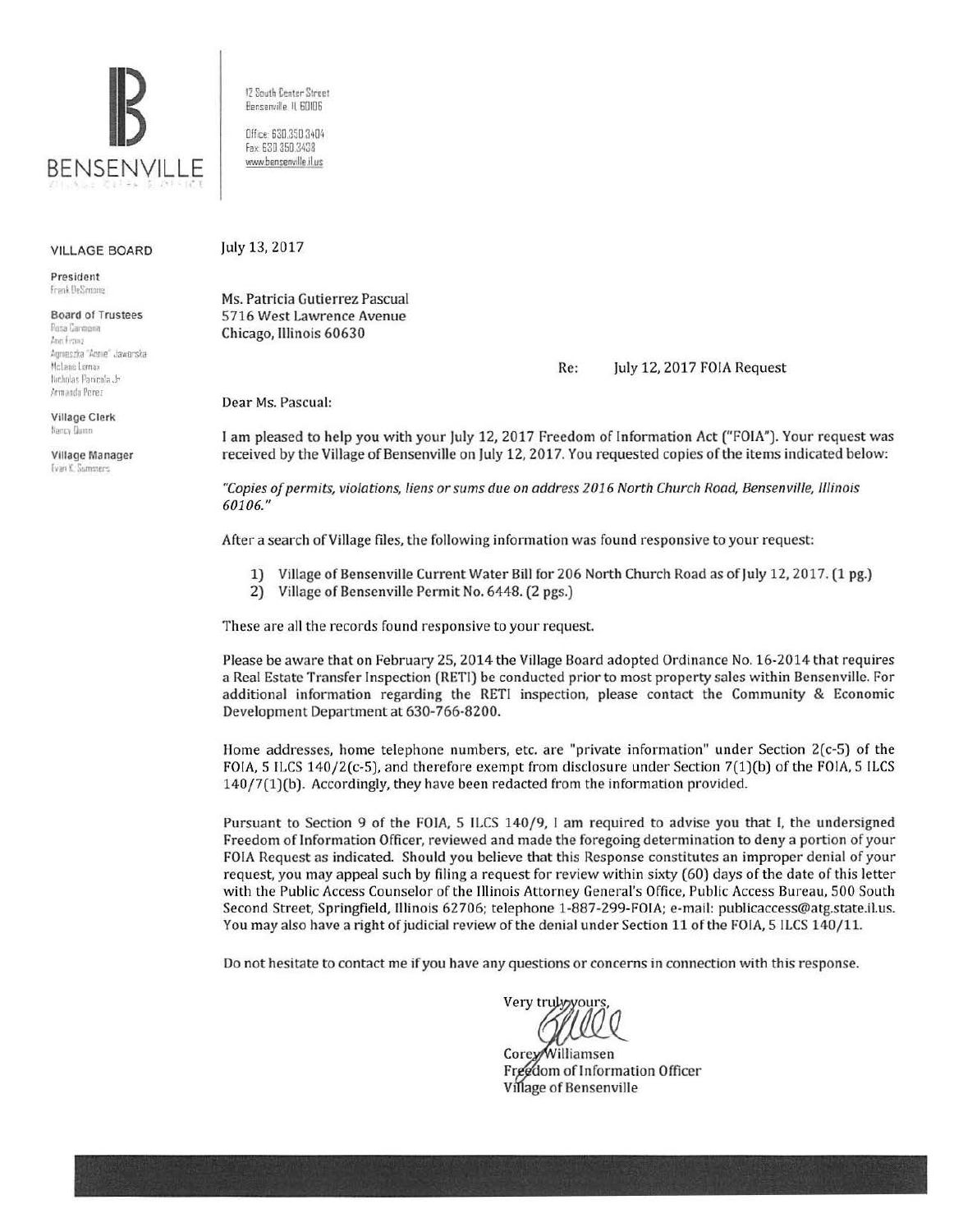omer Inquiry - Munis [VILLAGE OF BENSENVILLE, IL]

## Tools Help

## 

| Account                                                         |                          |                       |                        |                      |                      | <b>Billing address</b>   |                        |                  |   | Additional info    |            |
|-----------------------------------------------------------------|--------------------------|-----------------------|------------------------|----------------------|----------------------|--------------------------|------------------------|------------------|---|--------------------|------------|
| Account                                                         |                          |                       |                        |                      |                      | 206 N CHURCH RD          |                        |                  |   | Account start date | 11/30/1991 |
| Parcel                                                          | 314202001 206            |                       |                        |                      |                      |                          |                        |                  |   | Premise phone      |            |
| 0201<br>$\overline{\mathbf{3}}$<br>Type AC<br>Route<br>District |                          | BENSENVILLE, IL 60106 |                        |                      | Group billing<br>И   |                          |                        |                  |   |                    |            |
|                                                                 | Address: 206 N CHURCH RD |                       |                        |                      |                      |                          |                        |                  |   |                    |            |
|                                                                 | BENSENVILLE, IL 60106    |                       |                        |                      |                      | Recent activity          |                        |                  |   |                    |            |
| CD                                                              |                          |                       |                        |                      |                      | Last bill                | 07/06/2017             | 45.21            |   | Alerts             |            |
| Customer                                                        |                          | œ                     |                        |                      |                      |                          |                        |                  |   |                    |            |
| Name                                                            |                          |                       |                        |                      |                      | Last payment             | 06/13/2017             | 48.36            |   |                    |            |
| Relation                                                        | <b>CUSTOMER</b>          |                       |                        |                      |                      | <b>Bill due date</b>     | 07/26/2017             |                  |   |                    |            |
| Start date                                                      |                          |                       |                        | Stop date 12/31/9999 |                      | Projected penalty amount |                        | 7. UU            |   |                    |            |
|                                                                 | 01/12/2008               |                       |                        |                      |                      | Total due on             | 07/12/2017             | 45.21            |   |                    |            |
|                                                                 | S Open Service Orders    | <b>Contacts</b>       |                        |                      | G Special Conditions | <b>B</b> Deposits        | <b>Let</b> Text        | Application Fees |   |                    |            |
| Summary                                                         | Account Balance          |                       | <b>Account History</b> |                      | Events               | Current Billed           | Bills                  |                  |   |                    |            |
| Charge                                                          |                          |                       |                        | Rate Code            | Curr Read            | Curr Usage               | Billed Usage Read Date |                  | T | Amount             |            |
|                                                                 | WS WATER SERVICE         |                       | 0755                   |                      | 55590                | 675                      |                        | 675 06/30/2017   | A | 4.62               |            |
|                                                                 | <b>WS SANITARY SEWER</b> |                       | 0755                   |                      | 0                    | 675                      |                        | 06/30/2017       | A | 3.66               |            |
|                                                                 | WS CAPITAL RECOVERY      |                       | 0755                   |                      | 0                    | 675                      |                        | 06/30/2017       | A | 3.98               |            |
| WS DEBT SERVICE                                                 |                          |                       | 075                    |                      |                      |                          |                        |                  |   | 8.67               |            |
| REFUSE SERVICE                                                  |                          |                       | RB                     |                      |                      |                          |                        |                  |   | 24.28              |            |
| Totals                                                          |                          |                       |                        |                      |                      |                          |                        |                  |   | 45.21              |            |
|                                                                 |                          |                       |                        |                      |                      |                          |                        |                  |   |                    |            |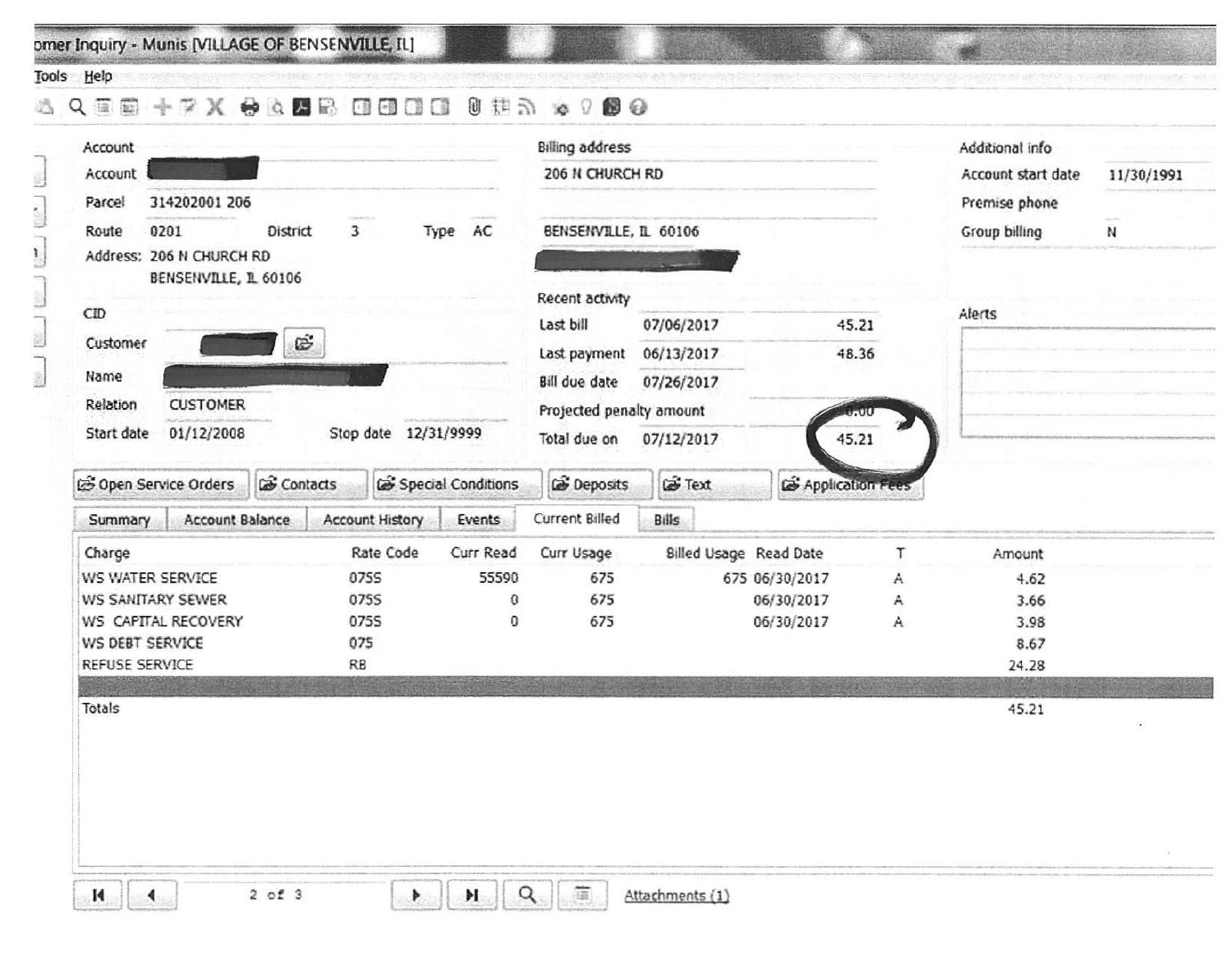| <b>VILLAGE OF BENSENVILLE</b>                                                                                                                                                                                                                                                        | RESIDENTIAL PERMIT APPLICATION               |                                       | DEPARTMENT OF COMMUNITY AND ECONOMIC DEVELOPMENT<br>PHONE: 630.350.3413<br>FAX: 630.350.3449                                                                                                                 | 12 S. CENTER STREET<br>BENSENVILLE, IL 60106 |
|--------------------------------------------------------------------------------------------------------------------------------------------------------------------------------------------------------------------------------------------------------------------------------------|----------------------------------------------|---------------------------------------|--------------------------------------------------------------------------------------------------------------------------------------------------------------------------------------------------------------|----------------------------------------------|
| PERMIT INFORMATION                                                                                                                                                                                                                                                                   | INCOMPLETE APPLICATIONS WILL NOT BE ACCEPTED |                                       |                                                                                                                                                                                                              |                                              |
| 206<br>Rd<br>Church                                                                                                                                                                                                                                                                  |                                              |                                       | Stormwater Permit Required? Yes No                                                                                                                                                                           |                                              |
| SITE ADDRESS                                                                                                                                                                                                                                                                         | UNIT NUMBER                                  | <b>ZONING DISTRICT</b>                | 6448<br><b>APPLICATION NUMBER</b>                                                                                                                                                                            |                                              |
| DESCRIPTION OF WORK 1                                                                                                                                                                                                                                                                |                                              | P.I.N. (Parcel Identification Number) | BUILDING INFORMATION (PLEASE check all that apply)                                                                                                                                                           |                                              |
| Second - Reroof                                                                                                                                                                                                                                                                      |                                              | 3.50C                                 | Addition<br>New Construction<br>Alteration<br>LΙ                                                                                                                                                             | Accessory                                    |
| DESCRIPTION OF WORK 2                                                                                                                                                                                                                                                                |                                              | <b>ESTIMATED COST</b>                 | Single Family Attached Garage                                                                                                                                                                                | Structure                                    |
| CONTRACTOR INFORMATION                                                                                                                                                                                                                                                               |                                              |                                       | Single Family Detached Garage                                                                                                                                                                                |                                              |
|                                                                                                                                                                                                                                                                                      |                                              |                                       | 1-Car Garage<br>2-Car Garage<br>- 1                                                                                                                                                                          | 3-Car Garage                                 |
| GENERAL CONTRACTOR                                                                                                                                                                                                                                                                   | Email Address                                | Day Time Phone                        | $\Box$<br>Split Level<br>Ranch<br>П                                                                                                                                                                          | <sup>2</sup> Story                           |
| Address                                                                                                                                                                                                                                                                              | City, State, & ZIP Code                      |                                       |                                                                                                                                                                                                              |                                              |
| $m \nE 0 M E$                                                                                                                                                                                                                                                                        |                                              |                                       | $\mathbf{r}$<br>3 Bedroom<br>1 Bedroom<br>H<br>2 Bedroom                                                                                                                                                     | $\Box$<br>4+ Bedroom                         |
| 長井<br>In<br>LICENSED PLUMBING CONTRACTOR                                                                                                                                                                                                                                             | IJ<br>L.<br><b>Email Address</b>             | Day Time Phone                        | Crawlspace<br>$\mathbb{C}$<br>П<br><b>Basement</b>                                                                                                                                                           | $\Box$<br>Both                               |
| $AUG$ $30$<br>Address                                                                                                                                                                                                                                                                | City, State, & ZIP Code<br>$(1 + 0)$         |                                       | Open/Vaulted Ceilings<br>Affic Access                                                                                                                                                                        |                                              |
| MN                                                                                                                                                                                                                                                                                   |                                              |                                       | <b>Village Water</b><br>□<br>П<br>Well Water                                                                                                                                                                 |                                              |
| LICENSED ELECTRICAL CONTRACTOR<br>By                                                                                                                                                                                                                                                 | <b>Email Address</b>                         | Day Time Phone                        | <b>Village Sewer</b><br>Septic System<br>П                                                                                                                                                                   |                                              |
| Address                                                                                                                                                                                                                                                                              | City, State, & ZIP Code                      |                                       |                                                                                                                                                                                                              |                                              |
| DLONER                                                                                                                                                                                                                                                                               |                                              |                                       | Propane Tank<br>П<br>Natural Gas                                                                                                                                                                             |                                              |
| LICENSED ROOFING CONTRACTOR                                                                                                                                                                                                                                                          | <b>Email Address</b>                         | Day Time Phone                        | New Sq.Ft<br>Existing Sq.Ft.                                                                                                                                                                                 |                                              |
| Address                                                                                                                                                                                                                                                                              | City, State, & ZIP Code                      |                                       | OFFICE USE ONLY                                                                                                                                                                                              |                                              |
| OWNER & APPLICANT INFORMATION                                                                                                                                                                                                                                                        |                                              |                                       | FEES:<br>MILESTONE DATES:                                                                                                                                                                                    |                                              |
| No error or orrission in either the plans or application shall relieve the applicant in having the work completed in any other manner than that which is in compliance with the approved plans and the applicable codes and                                                          |                                              |                                       | 570 <sub>00</sub><br>Applied on:<br>ESCROW <sup>*</sup>                                                                                                                                                      | $30 - 16$                                    |
| ordinances of the Vilage of Bensenville and the State of Illinois. All work shall be completed, inspected, and approved as required and no occupancy or use of the space shall be permitted until approved in writing by the                                                         |                                              |                                       | 300<br><b>APPLICATION</b><br>Approved on:                                                                                                                                                                    | SAME                                         |
| Department of Community and Economic Development. The Applicant shall be responsible for all fees associated with the instant permit, including but not limited to cancellation fees, plan review fees, and reinspection                                                             |                                              |                                       | PLAN REVIEW<br>Issued on:<br>535<br>INSPECTIONS ( X \$35)                                                                                                                                                    | $32-$<br>16<br>30                            |
| fees. Understanding the preceding statements. I hereby agree to comply and declare that to the best of my knowledge and belief the information provided is true and accurate.                                                                                                        |                                              |                                       | .00<br>Expires on:                                                                                                                                                                                           |                                              |
|                                                                                                                                                                                                                                                                                      |                                              | 16                                    | <b>WATER CONNECTION</b><br><b>WATER METER</b>                                                                                                                                                                |                                              |
| Applicant's Name (Print)<br>$\mathcal{D}$<br>$\bigcap$<br>$\mathcal{L}$                                                                                                                                                                                                              | Applicant's Signature                        |                                       | .00<br>SEWER CONNECTION<br>Approved by:                                                                                                                                                                      |                                              |
| hurch<br>100                                                                                                                                                                                                                                                                         | 1/2<br>Bensenvi                              |                                       | <b>FIRE METER</b>                                                                                                                                                                                            |                                              |
| Address                                                                                                                                                                                                                                                                              | City, State, & ZIP Code                      | Day Time Phone                        | <b>OTHER</b>                                                                                                                                                                                                 |                                              |
| Correspondence and escrow refunds can only be completed if the address of the applicant is kept current, which is the applicant's responsibility.<br>I hereby authorize the above listed applicant to complete the provisions of the applicable code and ordinances for this permit. |                                              | Lyubov <sub>W</sub> czech@yahor.com   |                                                                                                                                                                                                              |                                              |
|                                                                                                                                                                                                                                                                                      | Applicant's Email Address                    |                                       | 13<br>TOTAL PERMIT FEE                                                                                                                                                                                       |                                              |
| Property Owner's Name (Print)                                                                                                                                                                                                                                                        | Property Owner's Signature                   |                                       | *All failed inspections will be charged against the escrow at the standard inspection rates. After final<br>approvals and occupancy have been issued, the remaining escrow will be refunded to the payee via |                                              |
| Bensenville                                                                                                                                                                                                                                                                          | 60106<br>$\sqrt{2}$                          |                                       | first class mail. In the event the cost of failed inspections exceeds the escrow amount, no further                                                                                                          |                                              |
| Address                                                                                                                                                                                                                                                                              | City, State, & ZIP Code                      | Day Time Phone                        | inspections will be completed until an additional escrow has been received.                                                                                                                                  |                                              |